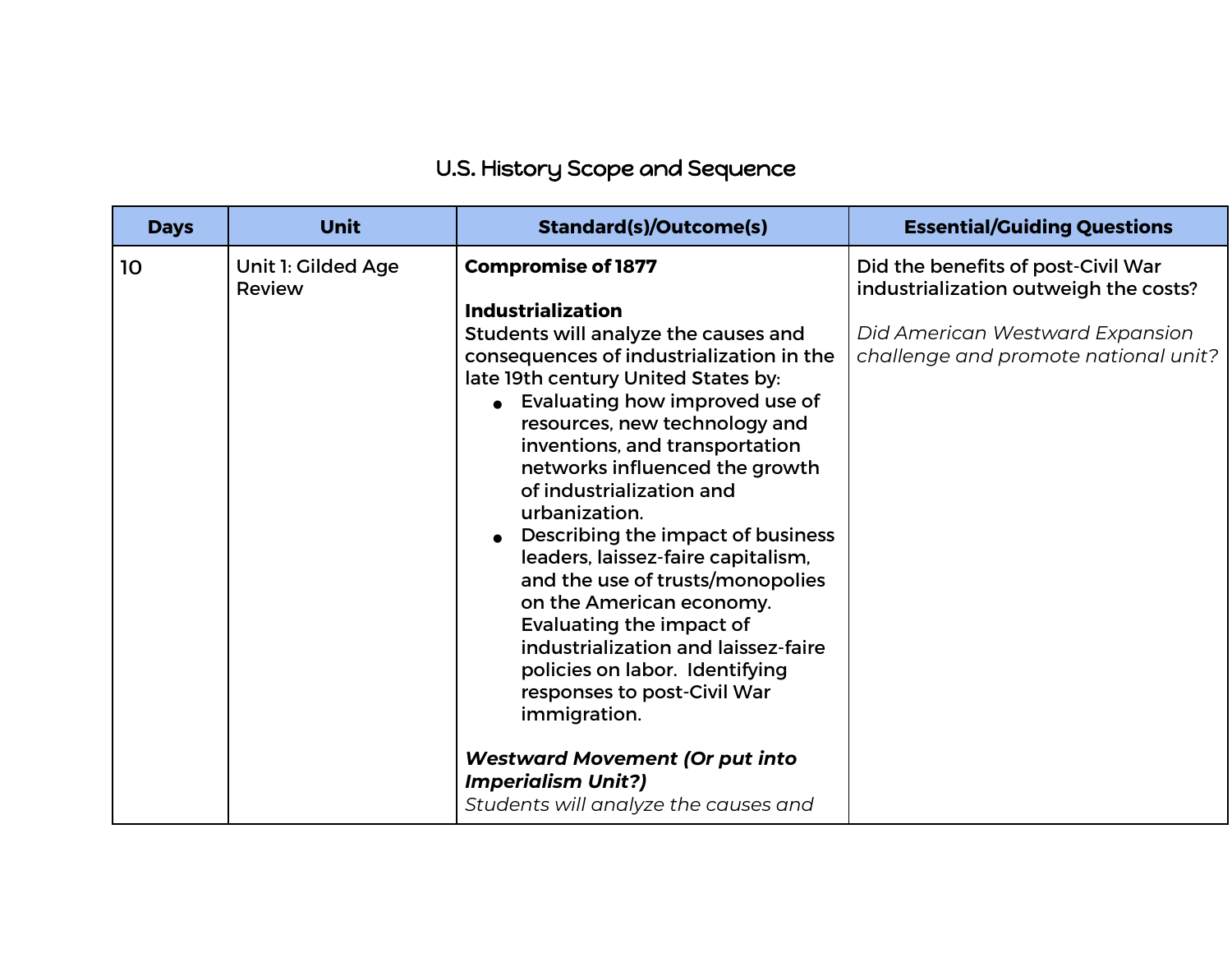|   |                         | consequences of westward expansion<br>by:<br>Describing the impact of<br>geography and technology on<br>the settlement of the west.<br><b>Evaluating Native Americans'</b><br>responses to western migration.<br>Evaluating the impact of<br>government actions on patterns<br>of immigration.<br>Describing the impact of<br>geographic expansion of rights<br>for African Americans, Chinese<br>immigrants, and the political and<br>legal rights of women.                                                                                           |                                                                |
|---|-------------------------|---------------------------------------------------------------------------------------------------------------------------------------------------------------------------------------------------------------------------------------------------------------------------------------------------------------------------------------------------------------------------------------------------------------------------------------------------------------------------------------------------------------------------------------------------------|----------------------------------------------------------------|
| 5 | Unit 2: Progressive Era | <b>Social, Political, and Economic Reform</b><br>Students will evaluate the effectiveness<br>of the political, economic, and social<br>reforms of the late 19th and early 20th<br>centuries by:<br>• Explaining the impact of labor unions<br>and strikes on labor-management<br>relations.<br>• Assessing the effectiveness of the<br><b>Populist Movement.</b><br>• Evaluating the impact of<br>Progressivism on regulation of trusts<br>and the economy, political corruption,<br>child labor, urbanization, and<br>management of natural resources. | To what extent can individuals and<br>groups change societies? |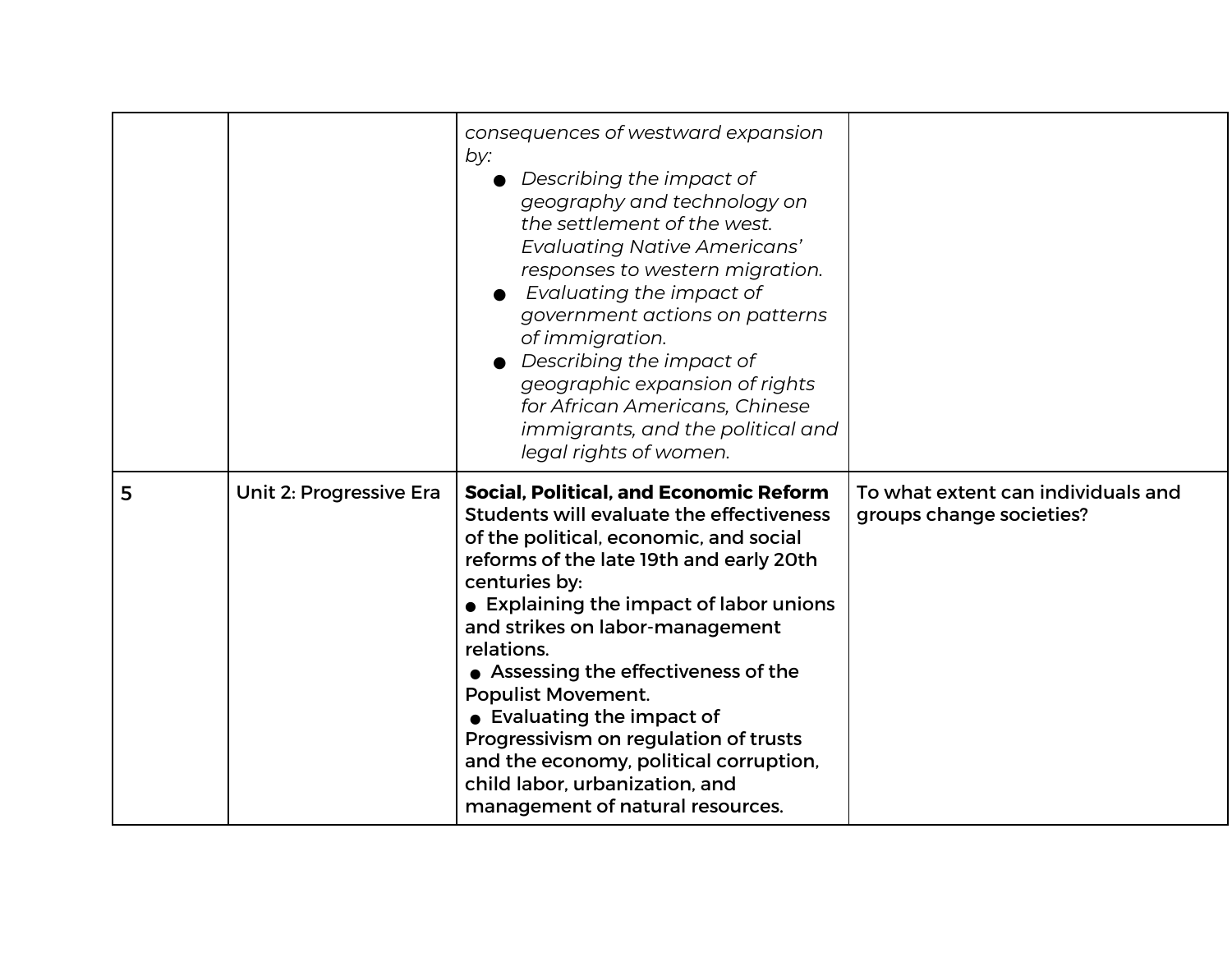|   |                             | • Describing the effectiveness of the<br><b>NAACP's efforts to address African</b><br>American inequality. (Mass Media affect<br>culture- Birth of a Nation-first horror<br>film)<br>• Evaluating the transformation of<br>executive power to address domestic<br>changes under the presidencies of<br>Roosevelt and Wilson.<br>*Muckrakers tie to modern journalism?<br>*Women's Suffrage<br>*Consumer safety, too (Pure Food and<br>Drug Act, Meat Inspection Act, etc.)                                    |                                                                         |
|---|-----------------------------|---------------------------------------------------------------------------------------------------------------------------------------------------------------------------------------------------------------------------------------------------------------------------------------------------------------------------------------------------------------------------------------------------------------------------------------------------------------------------------------------------------------|-------------------------------------------------------------------------|
| 5 | Unit 3: Age of<br>Expansion | <b>Imperialism</b><br>Students will evaluate the significance<br>of the United States becoming an<br>imperialist power by:<br>• Evaluating the impact of racial,<br>economic, political, and strategic<br>motives for the United States becoming<br>an imperialist power.<br>• Analyzing the origins and the<br>impacts of the Spanish American War.<br>• Assessing the causes and<br>consequences of American<br>intervention/involvement in Latin<br>America, Hawaii, the Philippines, China,<br>and Japan. | Was American imperialistic growth<br>consistent with democratic ideals? |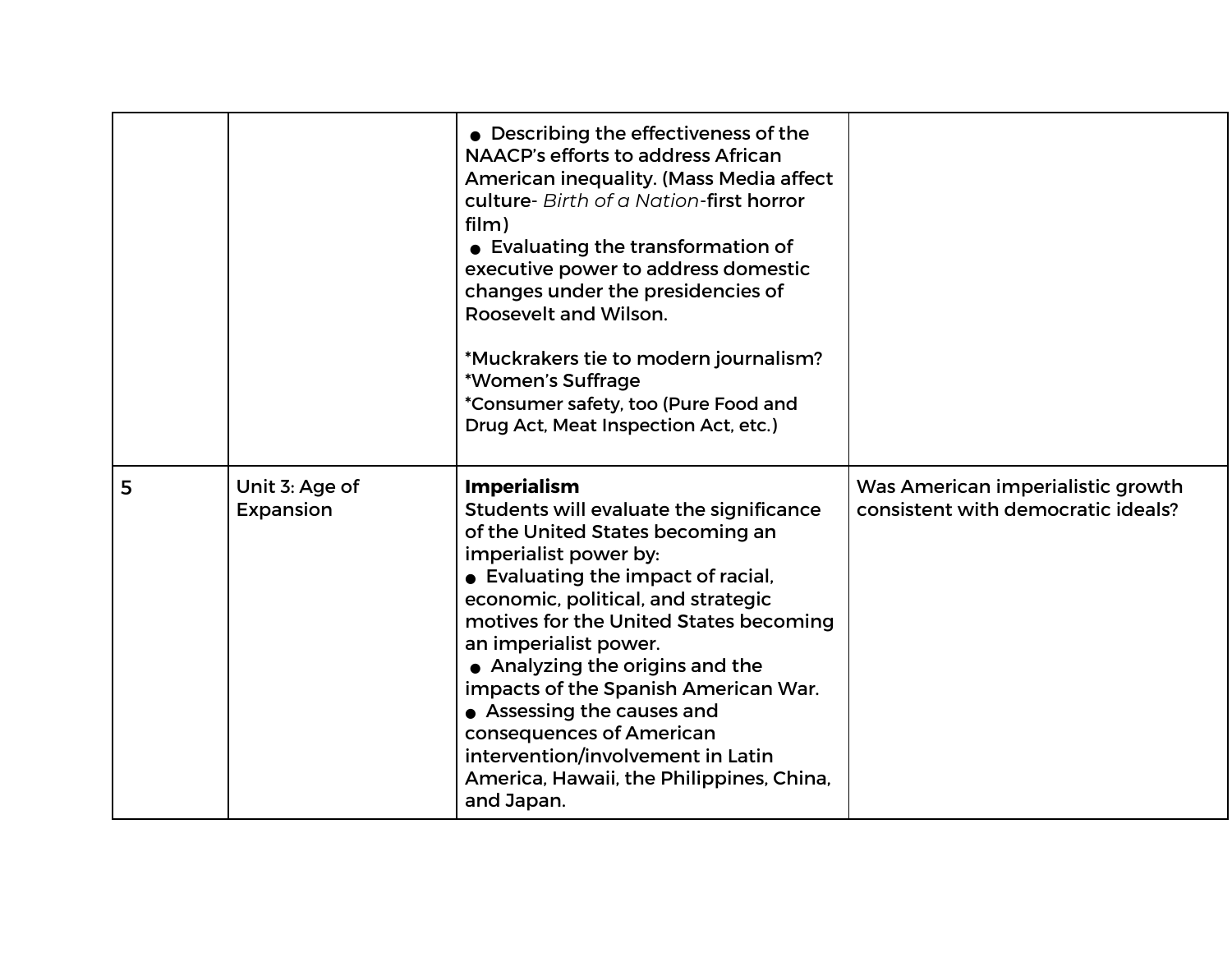|   |                     | *Panama Canal- over time<br>*Interaction with Central and South<br>America<br>*Banana Wars<br>*Connection to exploration-first race for<br>empire to second race<br>*Connect to modern transportation<br>works<br>*Puerto Rico- modern standing                                                                                                                                                                                                                                                                                                                                                                                                                     |                                                             |
|---|---------------------|---------------------------------------------------------------------------------------------------------------------------------------------------------------------------------------------------------------------------------------------------------------------------------------------------------------------------------------------------------------------------------------------------------------------------------------------------------------------------------------------------------------------------------------------------------------------------------------------------------------------------------------------------------------------|-------------------------------------------------------------|
| 4 | Unit 4: World War I | The Great War at Home and Abroad<br><b>Students will assess how World War One</b><br>promoted continuity and change in<br>American foreign and domestic policy<br>by:<br>Analyzing the impact of German<br>aggression on the high seas, the<br>Zimmerman Note on American<br>neutrality, and entry into World<br>War One.<br>Evaluating the motivations and<br>impacts of the restrictions on civil<br>liberties during World War One.<br>Determining the impact of African<br>American migration and<br>government mobilization<br>programs on American<br>preparation for World War One.<br><b>Examining the impact of World</b><br>War One on the passage of the | How did involvement in a global<br>conflict change America? |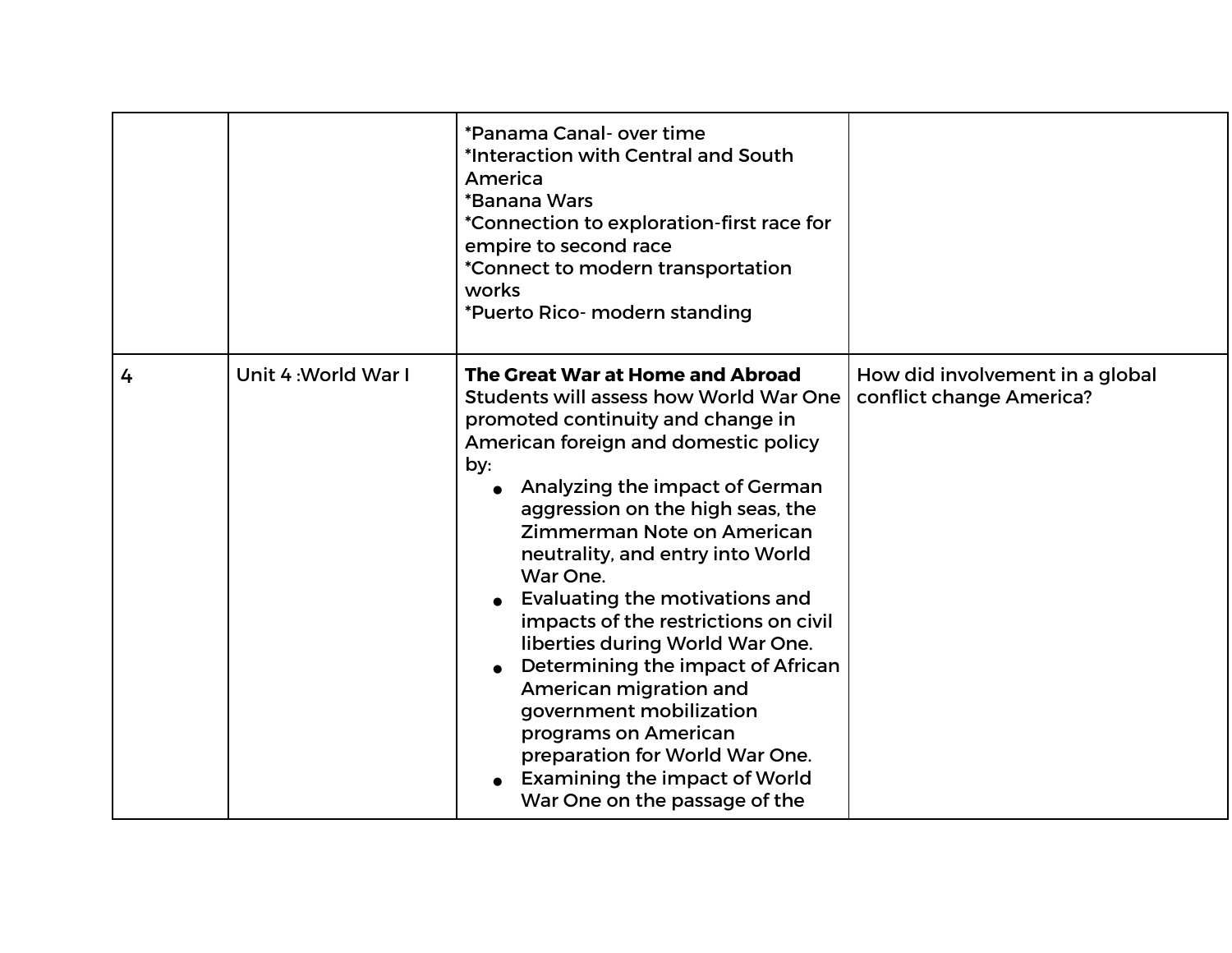|   |                  | 18th and 19th Amendments.<br>Assessing the influence of the<br>American military on the<br>outcome of World War One.<br><b>Examining how the arguments</b><br>for and against the Treaty of<br>Versailles reflected the<br>continuous debate over the<br>appropriate level of American<br>involvement in foreign affairs.<br>Assessing the impact of post war<br>demobilization on racial tension<br>and the Red Scare.<br>*Harlem Hellfighters-return home,<br><b>Black Wallstreet</b><br>*U.S. Economic relationship with<br>allies for entering war<br>*Introduction of WWII ideas-Japan<br>side of allies, Invasion of<br>Manchuria<br><i>*</i> Geneva Conventions-Banning of<br>tear gas (relevancies today)<br>*Red Summer- post-war racial<br>tensions |                                                          |
|---|------------------|---------------------------------------------------------------------------------------------------------------------------------------------------------------------------------------------------------------------------------------------------------------------------------------------------------------------------------------------------------------------------------------------------------------------------------------------------------------------------------------------------------------------------------------------------------------------------------------------------------------------------------------------------------------------------------------------------------------------------------------------------------------|----------------------------------------------------------|
| 4 | Unit 5: Jazz Age | <b>The 1920's</b><br>Students will analyze shifting cultural<br>norms associated with rapid economic<br>growth by:                                                                                                                                                                                                                                                                                                                                                                                                                                                                                                                                                                                                                                            | Did the 1920s preserve the past or<br>invent the future? |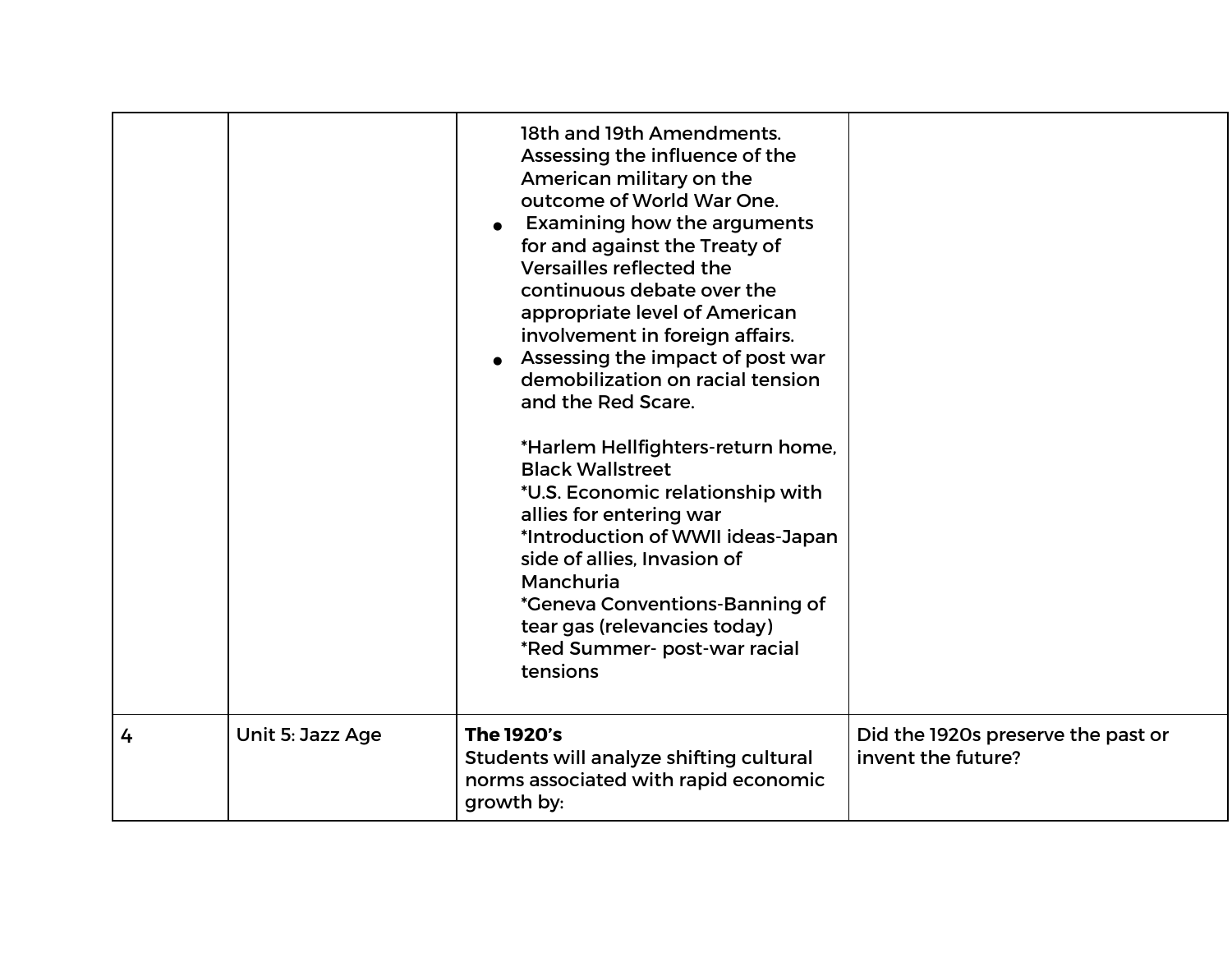| <b>Explaining how economic policy</b><br>supported innovations in science<br>and industry and transformed<br>production and consumption.<br>Evaluating the progress and<br>setbacks of the changing social<br>and economic role of women.<br>Assessing the impact of the<br>Harlem Renaissance, the Great<br>Migration, and Garveyism on the<br>African American freedom<br>movement.<br>Analyzing how communities of<br>color and immigrants resisted<br>discrimination and racist policies<br>through the formation of the<br><b>League of United Latin American</b><br>Citizens, decisions in Ozawa v. U.S.<br>(1922), Thind v. U.S. (1923), and<br>passage of the 1924 Indian<br>Citizenship Act.<br><b>o</b> Nativism connection from<br><b>WWI into the 20's</b><br><b>o</b> Changing definition of<br>white through time- how<br>were some immigrant<br>groups able to become<br>white?<br><b>Know Nothing Tie-forward</b><br>to 60's JFK Catholicsm<br><b>o</b> Columbus Day- |  |
|---------------------------------------------------------------------------------------------------------------------------------------------------------------------------------------------------------------------------------------------------------------------------------------------------------------------------------------------------------------------------------------------------------------------------------------------------------------------------------------------------------------------------------------------------------------------------------------------------------------------------------------------------------------------------------------------------------------------------------------------------------------------------------------------------------------------------------------------------------------------------------------------------------------------------------------------------------------------------------------|--|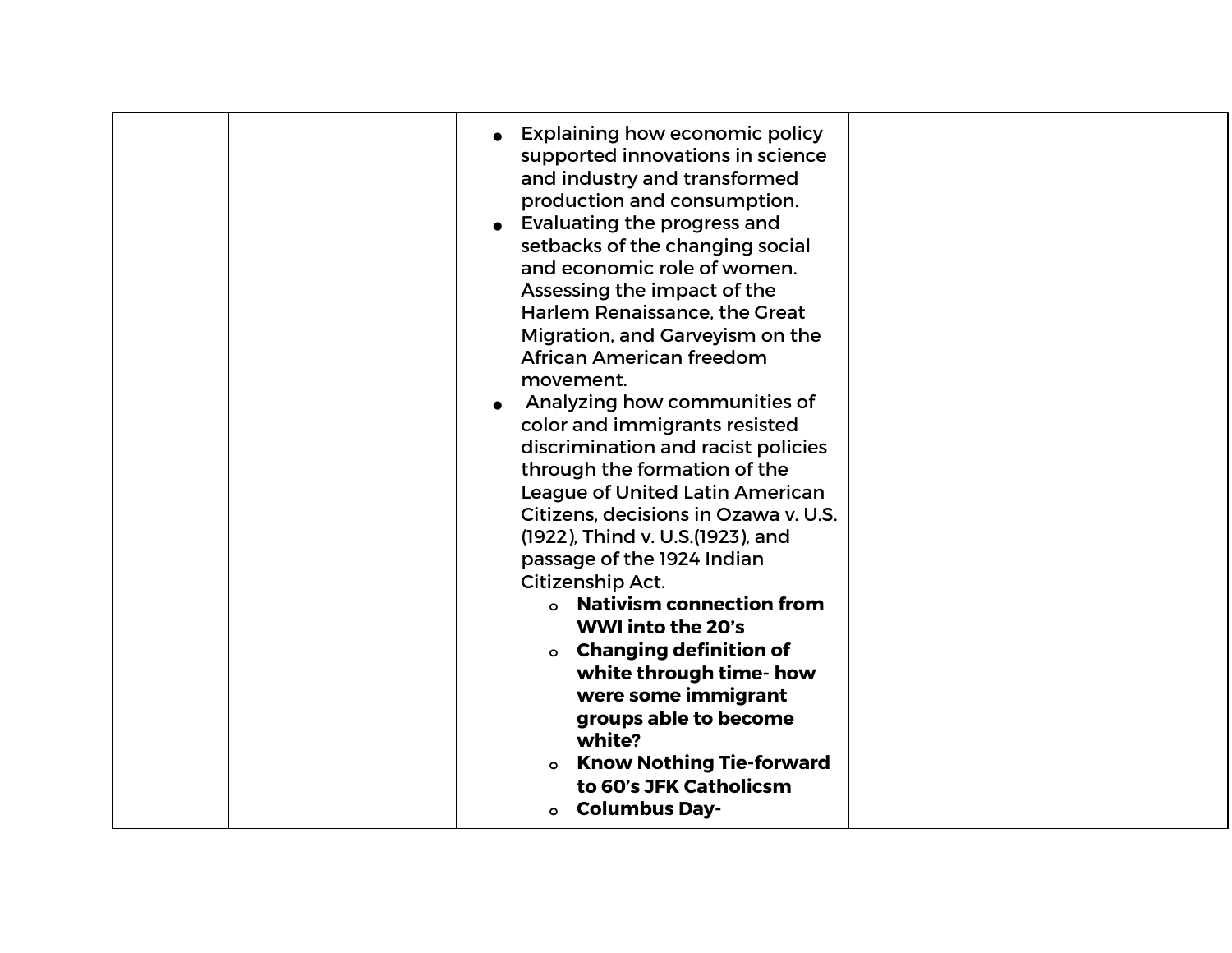|    |                                                 | transformation point<br>Assessing how the Immigration<br>Act of 1924, the Ku Klux Klan,<br>Tulsa Race Massacre, Alien Land<br>Laws, and Eugenics perpetuated<br>racism and discrimination against<br>racial, ethnic, and religious<br>minorities, those with disabilities,<br>and LGBTQ+.<br>Evaluating the effectiveness of<br>Prohibition. Assessing the tension<br>between fundamentalism and<br>changing social values. *Scopes<br><b>Trial</b><br>*Entertainment can be tied into<br>culture (music, dance, movies,<br>sports, cars, etc.)<br>*Women's styles, too, for culture<br>(flappers, etc.) -- and radio<br>popularity |                                                    |
|----|-------------------------------------------------|-------------------------------------------------------------------------------------------------------------------------------------------------------------------------------------------------------------------------------------------------------------------------------------------------------------------------------------------------------------------------------------------------------------------------------------------------------------------------------------------------------------------------------------------------------------------------------------------------------------------------------------|----------------------------------------------------|
| 10 | Unit 6: The Great<br>Depression and New<br>Deal | <b>The Great Depression and New Deal</b><br>Students will evaluate the impact of the<br>Great Depression on the nation by:<br>• Understanding the <b>multiple</b> causes of<br>the crash of 1929 and the Great<br>Depression. (Crash as the wake-up call)<br>• Analyzing the impact of the Great                                                                                                                                                                                                                                                                                                                                    | Was the New Deal a good deal for all<br>Americans? |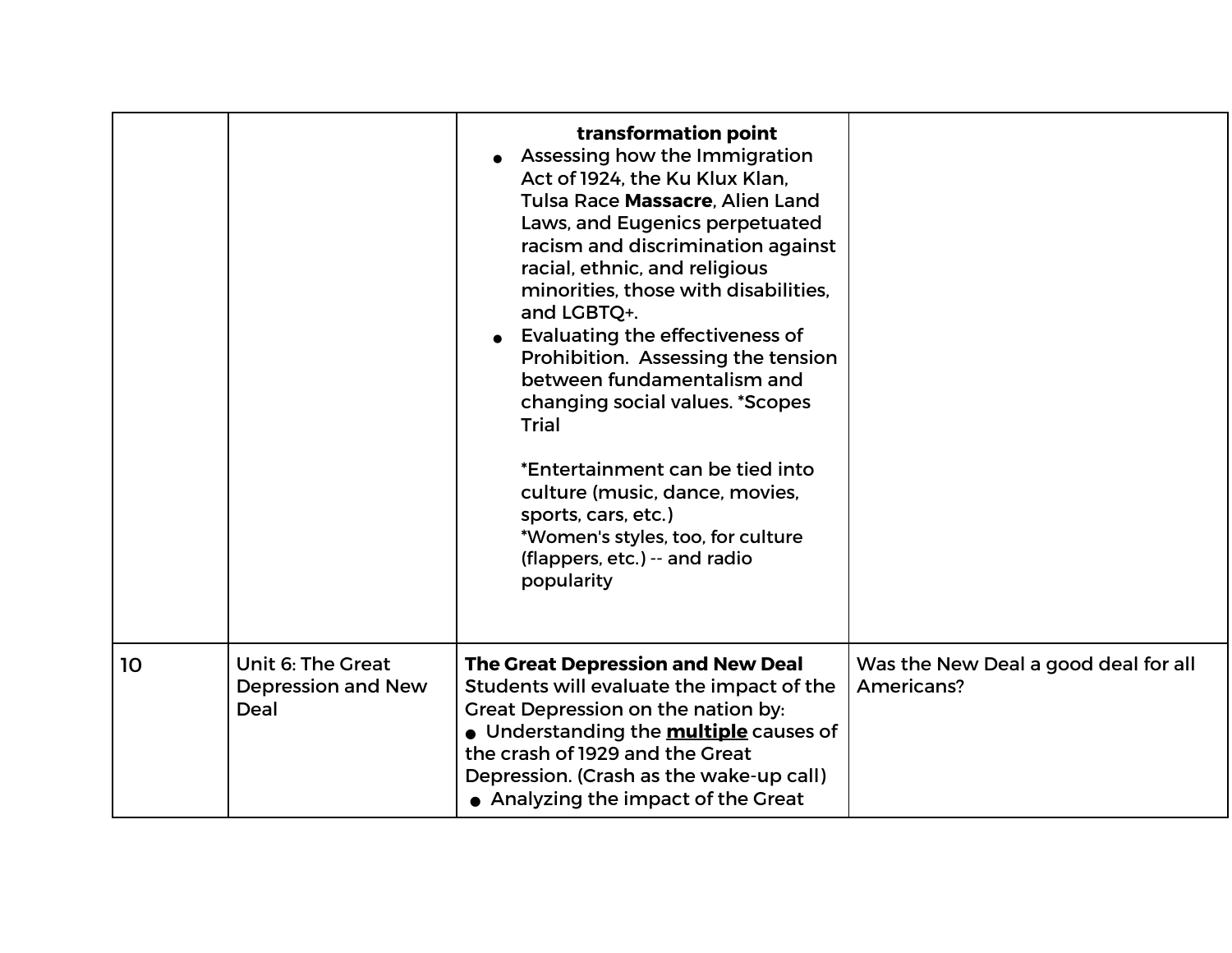|    |                      | Depression and the Dust Bowl on<br>farmers, businesses, workers, Mexican<br>immigrants, and other racial and ethnic<br>minorities.<br>• Measuring the effect of New Deal<br>programs on the national economy,<br>labor unions, federalism, laissez-faire<br>economics, the development of the<br>social safety net, and their uneven<br>impact on racial and ethnic minorities.<br>• Evaluating the short term and long-<br>term legacy of the New Deal.<br>*New Deal set-up economy to prepare<br>for WWII<br>*Impact on the role of the federal<br>government-size and scope in response<br>to the crisis (big government) |                                                                                                                                |
|----|----------------------|------------------------------------------------------------------------------------------------------------------------------------------------------------------------------------------------------------------------------------------------------------------------------------------------------------------------------------------------------------------------------------------------------------------------------------------------------------------------------------------------------------------------------------------------------------------------------------------------------------------------------|--------------------------------------------------------------------------------------------------------------------------------|
| 10 | Unit 7: World War II | <b>World War II</b><br>Students will assess the progression of<br>the United States' involvement in world<br>affairs by:<br>• Examining how the rise of fascism<br>and totalitarianism, as well as European<br>and Japanese Imperialism, and<br>appeasement led to World War Two.<br>• Evaluating how the Neutrality Acts,<br>the Lend-Lease Act, and the attack on<br><b>Pearl Harbor impacted American</b>                                                                                                                                                                                                                 | What is the role of the United States in<br>world affairs in times of crisis?<br>How did World War Two impact life at<br>home? |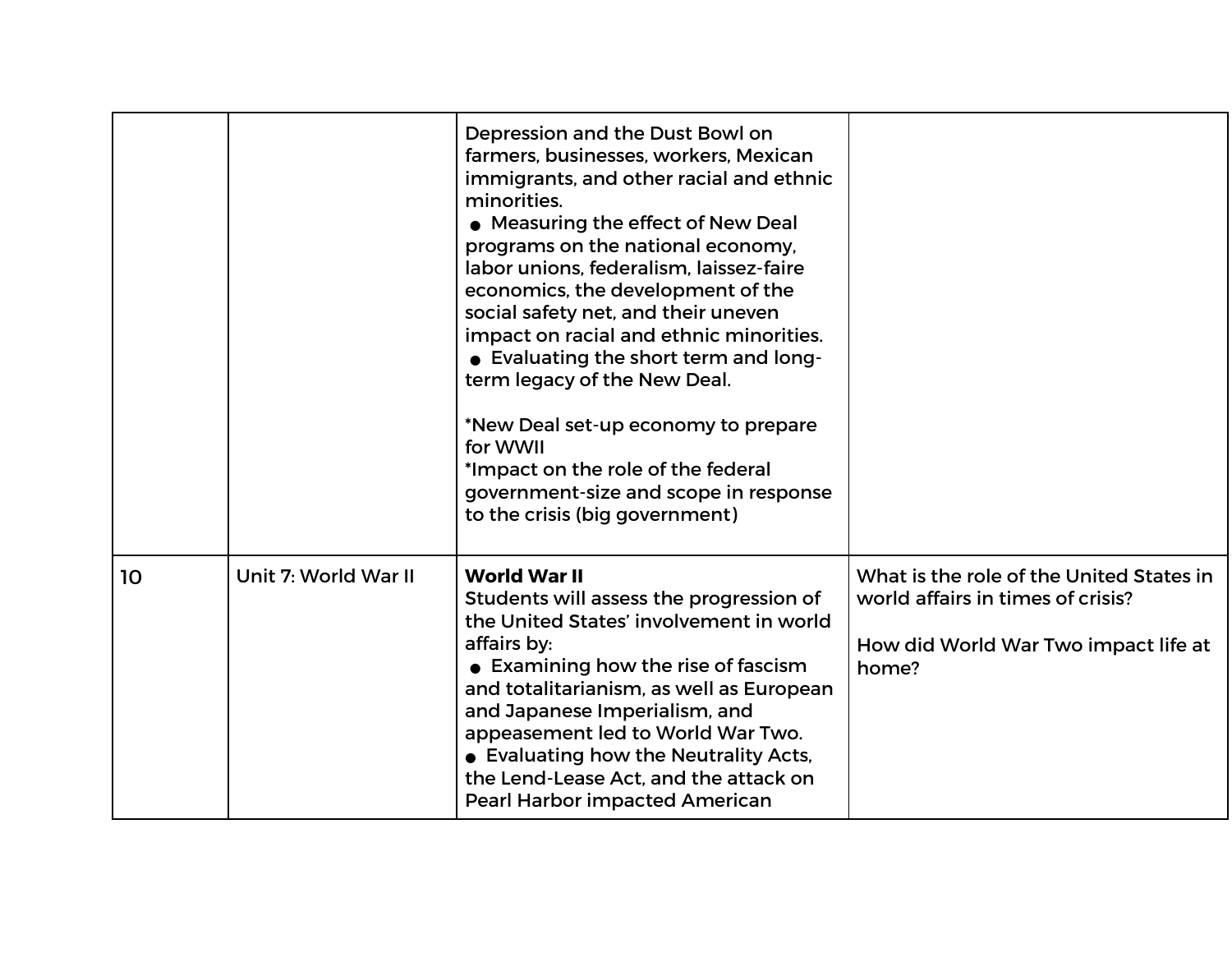| neutrality.<br>• Analyzing the origins of the<br>Holocaust and the motives, pressures,<br>and fears that shaped the American<br>response.<br>• Describing the strategies and turning<br>points that shaped World War Two's<br>outcomes and experiences.<br>• Understanding the factors that<br>influenced the decision to employ<br>nuclear weapons against Japan.<br>• Assessing the role of the United<br>Nations, the International Monetary<br>Fund, and World Bank in accelerating<br>global integration and promoting peace<br>and stability. |  |
|-----------------------------------------------------------------------------------------------------------------------------------------------------------------------------------------------------------------------------------------------------------------------------------------------------------------------------------------------------------------------------------------------------------------------------------------------------------------------------------------------------------------------------------------------------|--|
| <b>America's Home Front During World</b><br>War II<br>Students will evaluate domestic<br>changes caused by World War Two by:<br>$\bullet$ Determining the impact of<br>accelerated African American<br>migration, the Bracero Program,<br>and government policies that<br>facilitated mobilization in<br>preparation for World War Two.<br><b>Evaluating Supreme Court and</b><br>executive decisions to limit civil<br>liberties and to relocate American<br>citizens to internment camps.                                                         |  |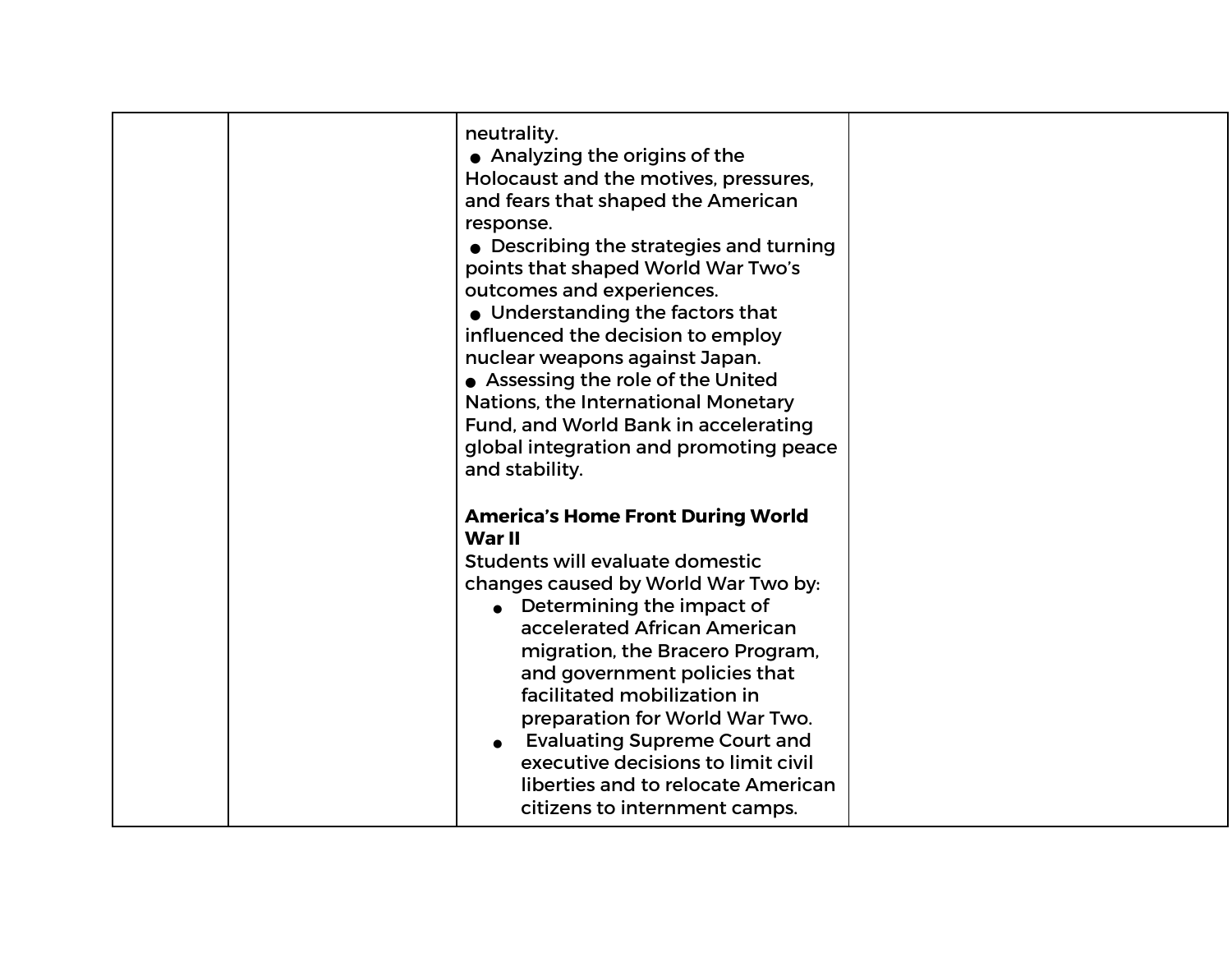|    |                                    | Analyzing the social and<br>economic consequences of the<br>war on women, African<br>Americans, Mexican Americans,<br><b>Asian Americans, and Native</b><br>Americans.<br>*Double V campaign- role leading into<br>the Civil Rights Movement<br>*Different roles played by different<br>allies in the war-perspectives<br>*Government use of propaganda, as it<br>pertains to American efforts on the<br>home front and racial prejudices; can<br>debate justification of propaganda<br>*Malcolm X Interview on who the<br>enemy is to fight |                                                                                                                                                                                        |
|----|------------------------------------|----------------------------------------------------------------------------------------------------------------------------------------------------------------------------------------------------------------------------------------------------------------------------------------------------------------------------------------------------------------------------------------------------------------------------------------------------------------------------------------------------------------------------------------------|----------------------------------------------------------------------------------------------------------------------------------------------------------------------------------------|
| 10 | Unit 8: The Cold War.<br>1945-1963 | <b>Post-War Economics:</b><br>Students will analyze the factors that<br>impacted the postwar economy by:<br>• Exploring how the intensification<br>of corporate farming, the GI Bill,<br>consumer culture, and<br>suburbanization contributed to<br>postwar economic growth.<br>• Analyzing how government-<br>sponsored segregation in housing,<br>redlining, and blockbusting<br>contributed to unequal access to<br>post-war prosperity.                                                                                                  | To what extent did post-war economic<br>growth distribute benefits equitably?<br>Did global concern, self-interest, or<br>hysteria drive U.S. Cold War foreign<br>and domestic policy? |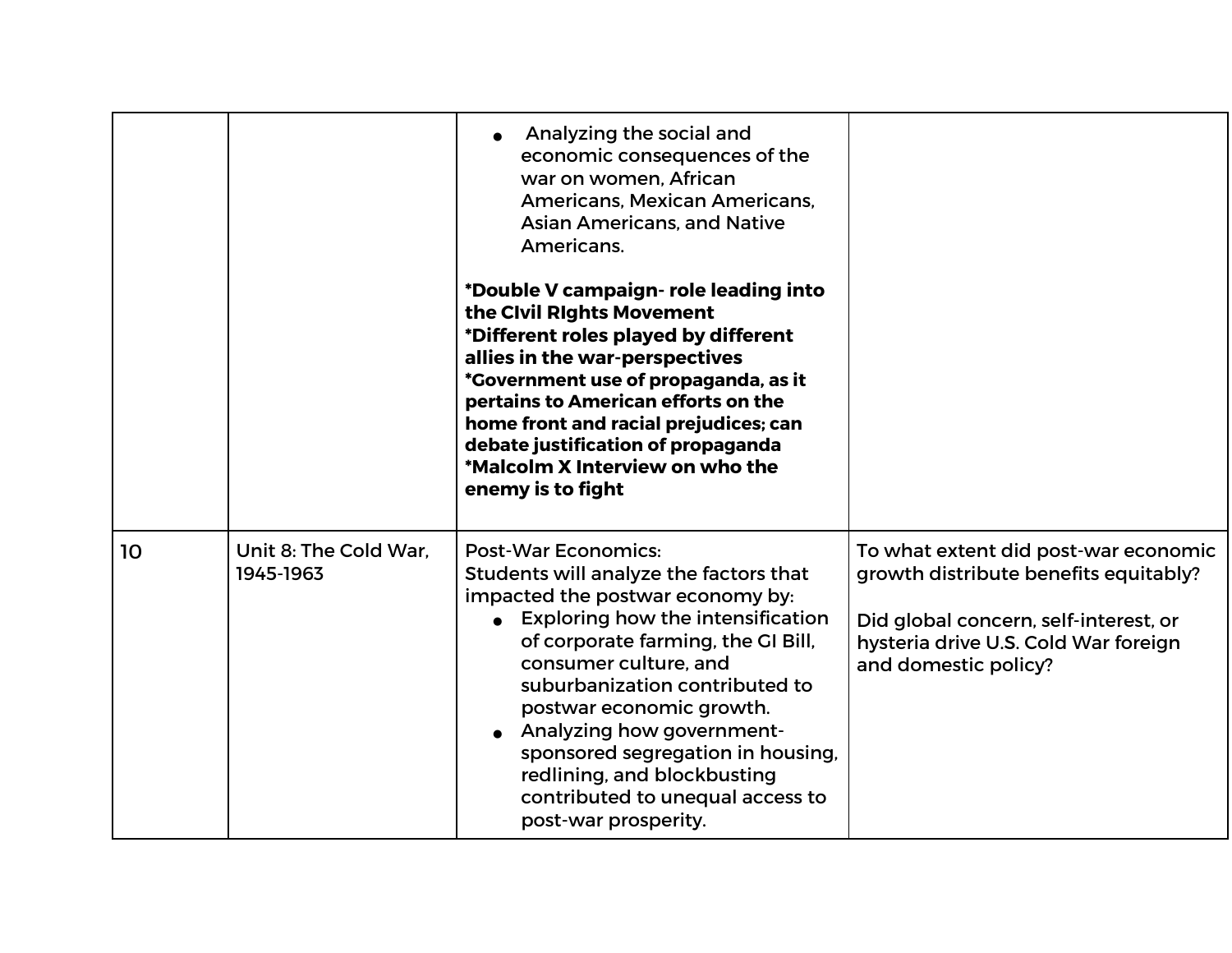|  | Describing the impact of the Arms<br>and Space Race, growth of the<br>military industrial complex on<br>postwar economic growth and<br>the rise of the sunbelt.                                                                                                                                                                                                                                                                                                                                                                                                                                                                                                                                                                                                         |  |
|--|-------------------------------------------------------------------------------------------------------------------------------------------------------------------------------------------------------------------------------------------------------------------------------------------------------------------------------------------------------------------------------------------------------------------------------------------------------------------------------------------------------------------------------------------------------------------------------------------------------------------------------------------------------------------------------------------------------------------------------------------------------------------------|--|
|  | The Cold War<br>Students will analyze the causes and<br>consequences of the Cold War by:<br>Evaluating the political,<br>economic, diplomatic, and<br>ideological causes of US-Soviet<br>conflicts. Analyzing the role of<br>alliances, military intervention,<br>and covert action to implement<br>containment in Europe, Asia, and<br>Latin America.<br>Describing the causes, course, and<br>consequences of the Korean War.<br><b>Examining the repercussions of</b><br>the early Cold War on domestic<br>politics.<br>Examining the effectiveness of<br>the Interstate Highway Defense<br>System and nuclear drills on<br>preparedness for nuclear conflict.<br>Investigating the cause, course,<br>and consequences of American<br>relations with Communist Cuba. |  |
|  | <i>*</i> Telegram Comparison from the 2 sides                                                                                                                                                                                                                                                                                                                                                                                                                                                                                                                                                                                                                                                                                                                           |  |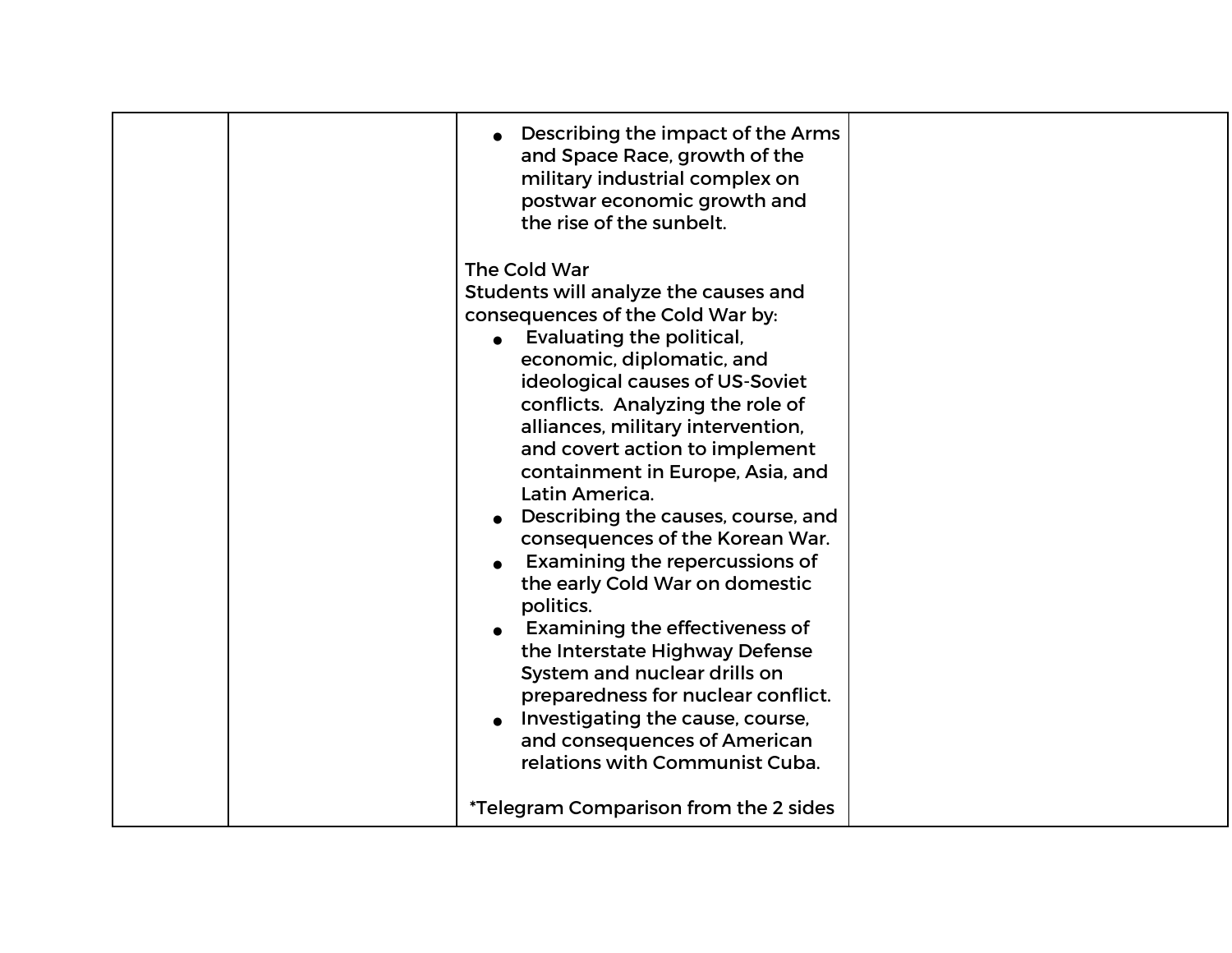| 5 | Unit 9: Civil Rights | <b>Freedom Movements</b><br>Students will analyze how individuals<br>and groups mobilized against<br>inequalities in American society by:<br>• Assessing the short term and long-<br>term impacts of the decisions in<br>Mendez v. Westminster (1947) and<br>Brown v. Board of Education (1954) in<br>expanding educational opportunities.<br>• Evaluating the tools, methods, and<br>leadership utilized by the African<br><b>American Civil Rights Movement to</b><br>challenge unequal access to economic<br>opportunity, public accommodations,<br>and political participation.<br>• Evaluating the impact of federal<br>legislation, Supreme Court decisions,<br><b>Constitutional Amendments, and</b><br>executive orders on addressing unequal<br>access to economic opportunity, public<br>accommodations, and political<br>participation.<br>• Analyzing the effectiveness of the<br>tools, methods, and leadership of the<br><b>Black Power Movement.</b><br>• Investigating the impact of Great<br>Society legislation on poverty, the<br>expansion of the New Deal, and<br>immigration. | Were the freedom movements<br>successful in achieving equality for<br>Americans? |
|---|----------------------|-----------------------------------------------------------------------------------------------------------------------------------------------------------------------------------------------------------------------------------------------------------------------------------------------------------------------------------------------------------------------------------------------------------------------------------------------------------------------------------------------------------------------------------------------------------------------------------------------------------------------------------------------------------------------------------------------------------------------------------------------------------------------------------------------------------------------------------------------------------------------------------------------------------------------------------------------------------------------------------------------------------------------------------------------------------------------------------------------------|----------------------------------------------------------------------------------|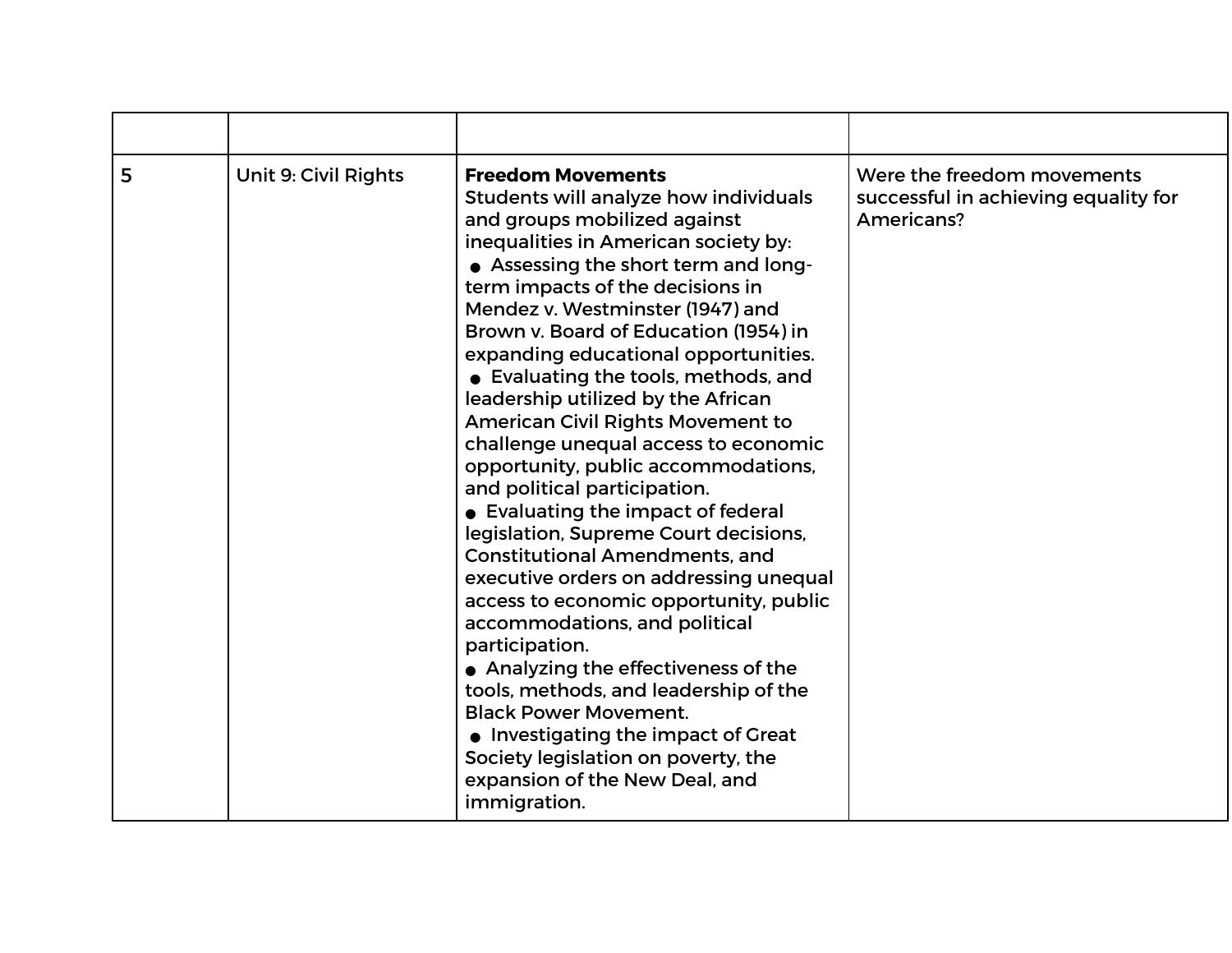|    |                                     | • Understanding the significance of the<br>Supreme Court decisions in Engle v.<br>Vitale (1962), Gideon v. Wainwright<br>(1963), Loving v. Virginia (1967), and Roe<br>v. Wade (1973).<br>• Explaining the origins and<br>consequences of the post-war<br>movement for gender equality.<br>• Assessing the success of the efforts of<br>Latinx and American Indians to secure<br>civil rights.<br>• Examining the short- and long-term<br>origins and impacts of the Gay<br><b>Liberation Movement.</b><br>• Examining the methods used by<br>state and local governments to resist<br>social justice reforms. |                                                                                                                                                                                                                                                   |
|----|-------------------------------------|----------------------------------------------------------------------------------------------------------------------------------------------------------------------------------------------------------------------------------------------------------------------------------------------------------------------------------------------------------------------------------------------------------------------------------------------------------------------------------------------------------------------------------------------------------------------------------------------------------------|---------------------------------------------------------------------------------------------------------------------------------------------------------------------------------------------------------------------------------------------------|
| 10 | Unit 10: The Cold War.<br>1963-1980 | Vietnam<br><b>Students will analyze the United States'</b><br>involvement in Vietnam from 1954 to<br>1973 by:<br>• Analyzing the evolution, strategies,<br>and turning points of the United States'<br>involvement in Vietnam.<br>• Evaluating the origins, arguments,<br>methods, and impacts of the anti-war<br>movement.<br>• Examining the causes and                                                                                                                                                                                                                                                      | How significantly was the United<br>States transformed by the Vietnam<br>War?<br>How significantly did the 1970s<br>redefine the American economy?<br>How effective is the federal<br>government in promoting equitable<br>opportunities for all? |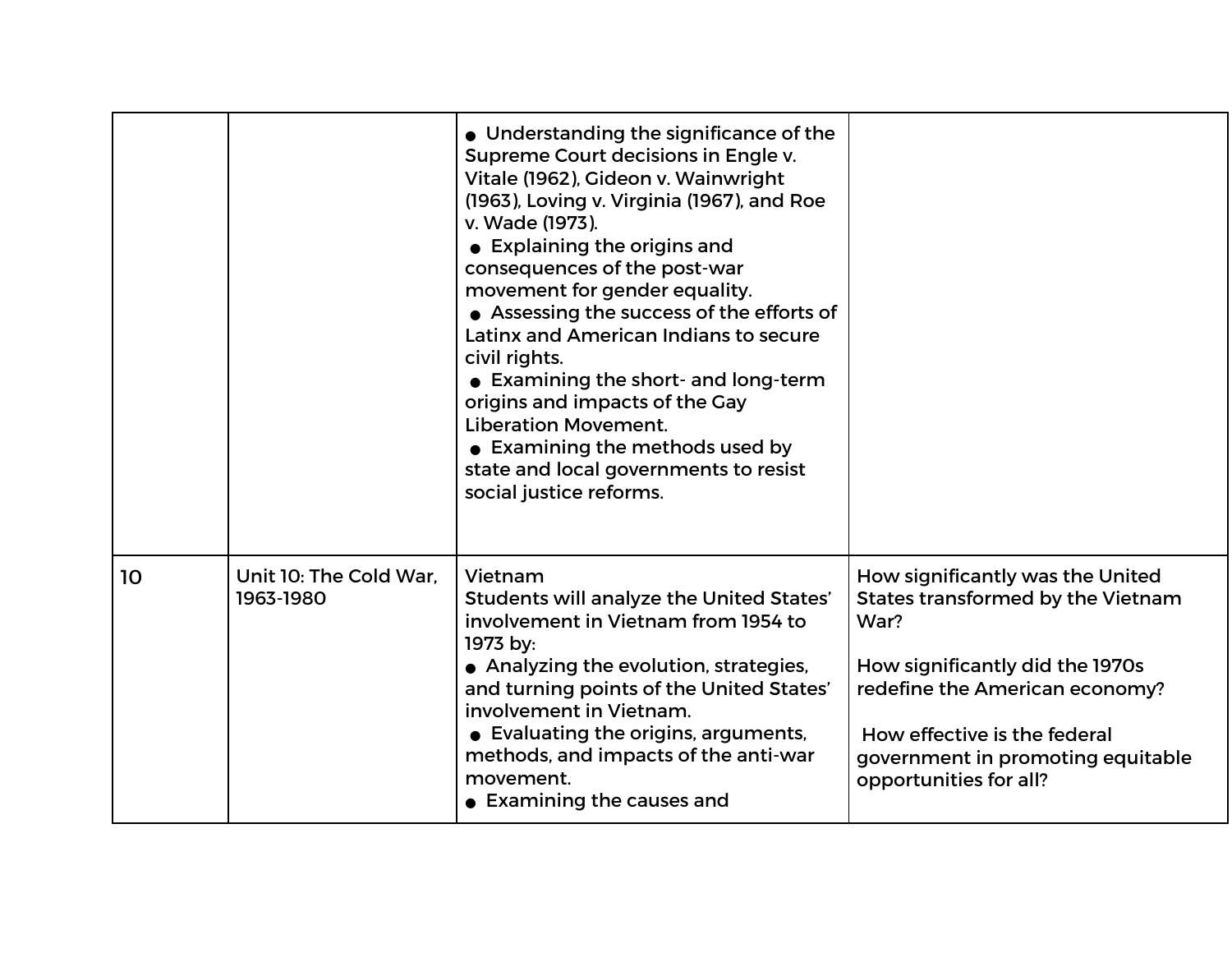| consequences of the constitutional<br>crisis that led to the resignation of<br><b>President Richard Nixon.</b><br>• Assessing the factors that<br>contributed to American defeat in<br>Vietnam.<br>• Analyzing how Vietnam and<br>Watergate reduced American faith in<br>government and the military and led to<br>significant political, constitutional, and<br>legislative reforms.                                                                                                                                                                                                     | To what extent did the Cold War drive<br><b>American Foreign Policy Actions?</b><br>How did the rise of Conservatism and<br>the New Right influence the American<br>approach to domestic policy?<br>To what extent did the end of the Cold<br>War transform America's role in the<br>world? |
|-------------------------------------------------------------------------------------------------------------------------------------------------------------------------------------------------------------------------------------------------------------------------------------------------------------------------------------------------------------------------------------------------------------------------------------------------------------------------------------------------------------------------------------------------------------------------------------------|---------------------------------------------------------------------------------------------------------------------------------------------------------------------------------------------------------------------------------------------------------------------------------------------|
| <b>Deindustrialization</b><br>Students will analyze the consequences<br>of economic shifts by:<br>Describing the impact of<br>stagflation, deficit spending, and<br>the energy crisis on the American<br>economy.<br>Assessing the causes and impacts<br>of deindustrialization, urban<br>decline, and migration to the<br>Sunbelt.<br><b>Evaluating the origins and</b><br>governmental responses to<br>environmental issues.<br>Evaluating the factors that led to a<br>decrease in public confidence and<br>trust in government's ability to<br>solve social and economic<br>problems. |                                                                                                                                                                                                                                                                                             |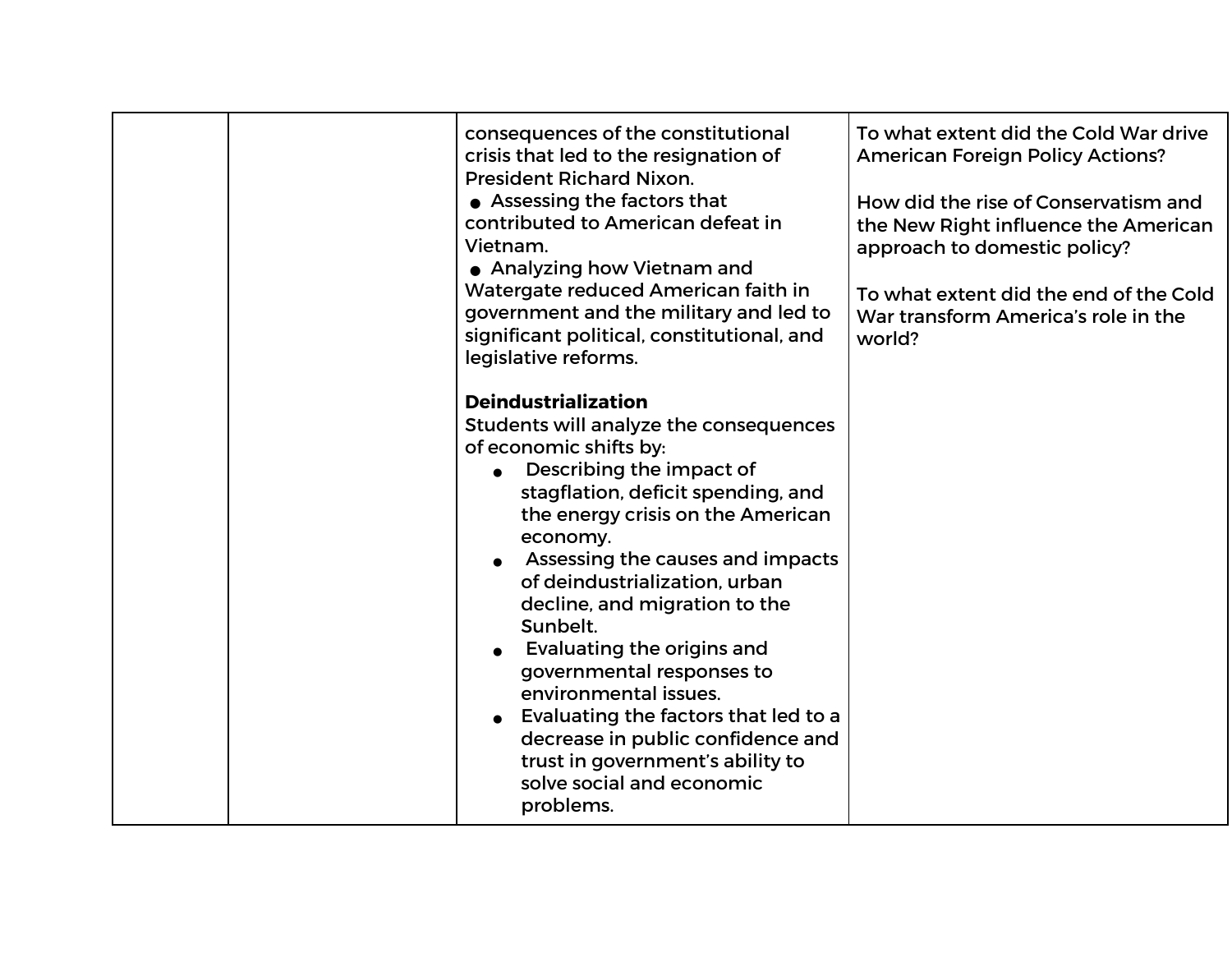|  | <b>Expansion of the Rights Revolution</b><br>Students will evaluate the progress<br>made toward equality by:<br>• Analyzing how the post 1965 shifts<br>in immigration patterns affected<br>public policy. Assessing the<br>evolution of Supreme Court<br>opinions on Affirmative Action<br>policies in higher education,<br>public school placement, and<br>government hiring.<br>• Understanding how Swann v.<br><b>Charlotte-Mecklenburg Board of</b><br>Education (1971), and Milliken v.<br>Bradley (1974) affected the<br>implementation of school<br>integration.<br><b>Evaluating the motivations and</b><br>strategies leaders used to achieve<br>the extension of rights to those<br>with disabilities, and the impact<br>of the 1968 Architectural Act.<br>Section 504 of the Rehabilitation<br>Act of 1973, and 1975 Education for<br>All Handicapped Children Act.<br><b>Shifting International Relationships</b> |  |
|--|--------------------------------------------------------------------------------------------------------------------------------------------------------------------------------------------------------------------------------------------------------------------------------------------------------------------------------------------------------------------------------------------------------------------------------------------------------------------------------------------------------------------------------------------------------------------------------------------------------------------------------------------------------------------------------------------------------------------------------------------------------------------------------------------------------------------------------------------------------------------------------------------------------------------------------|--|
|  | Students will analyze how the United<br>States prioritized key foreign policy<br>goals during the Cold War by:                                                                                                                                                                                                                                                                                                                                                                                                                                                                                                                                                                                                                                                                                                                                                                                                                 |  |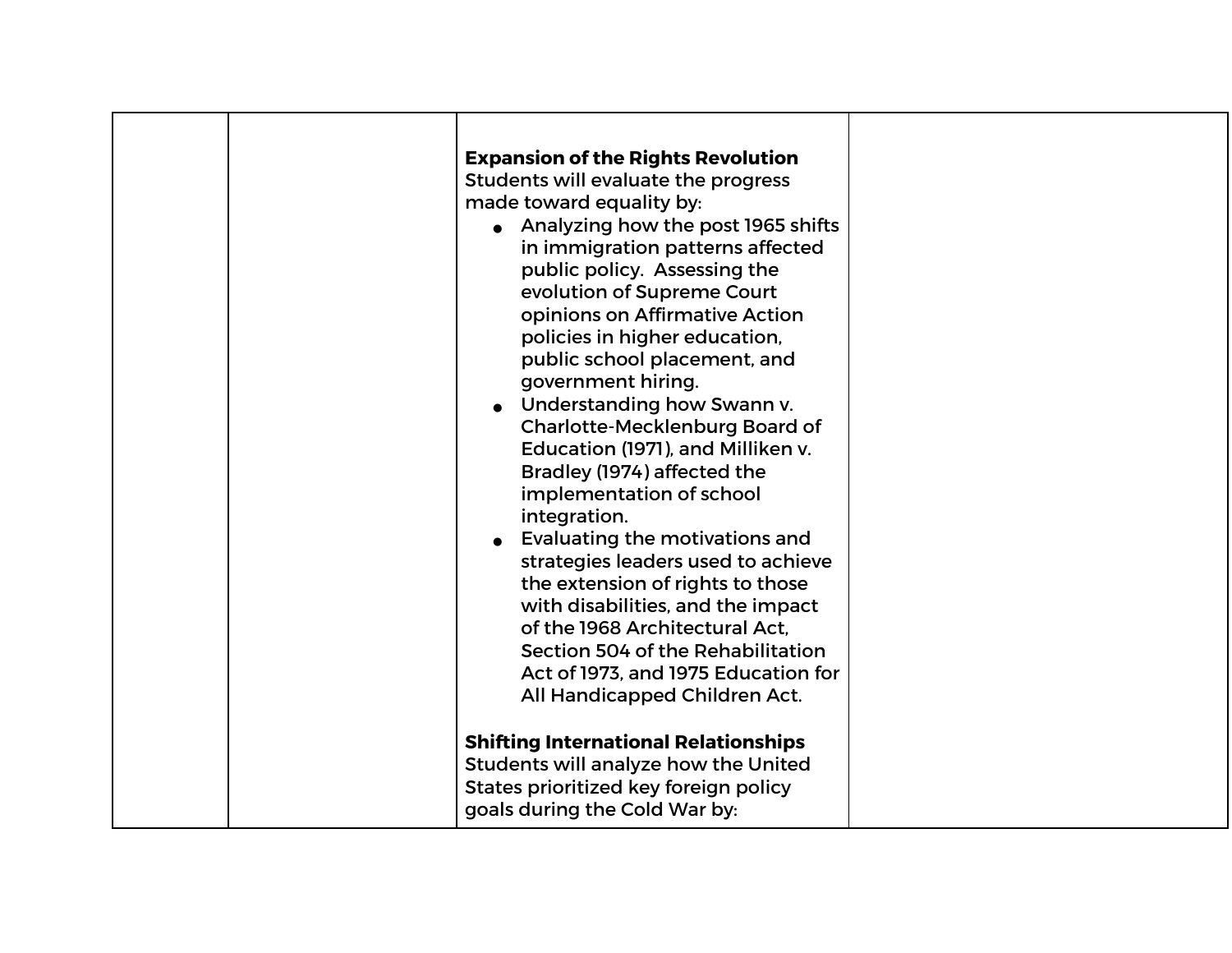| Assessing the role of covert action,<br>military aid, and diplomacy in US-<br>Latin American relations.<br><b>Explaining the influence of</b><br>detente, arms reduction,<br>espionage, and changing relations<br>with China on Cold War tensions.<br>Analyzing how energy<br>dependence, the Israeli-<br>Palestinian conflict, and the<br><b>Iranian Revolution impacted</b><br>United States foreign policy.<br><b>Evaluating the causes and</b><br>consequences of the American<br>response to the Soviet invasion of<br>Afghanistan. |  |
|------------------------------------------------------------------------------------------------------------------------------------------------------------------------------------------------------------------------------------------------------------------------------------------------------------------------------------------------------------------------------------------------------------------------------------------------------------------------------------------------------------------------------------------|--|
| <b>The Reagan Revolution</b><br>Students will analyze how the rise of<br>conservatism influenced domestic<br>policy by:<br>• Evaluating how tax revolts, opposition<br>to abortion and feminism, and the<br>influence of religious leaders<br>contributed to the rise of the New<br>Right.<br>• Measuring the influence of supply<br>side economic policy on the national<br>economy, deficit spending, federalism,<br>economic inequality, labor unions, and<br>public perceptions of the role of                                       |  |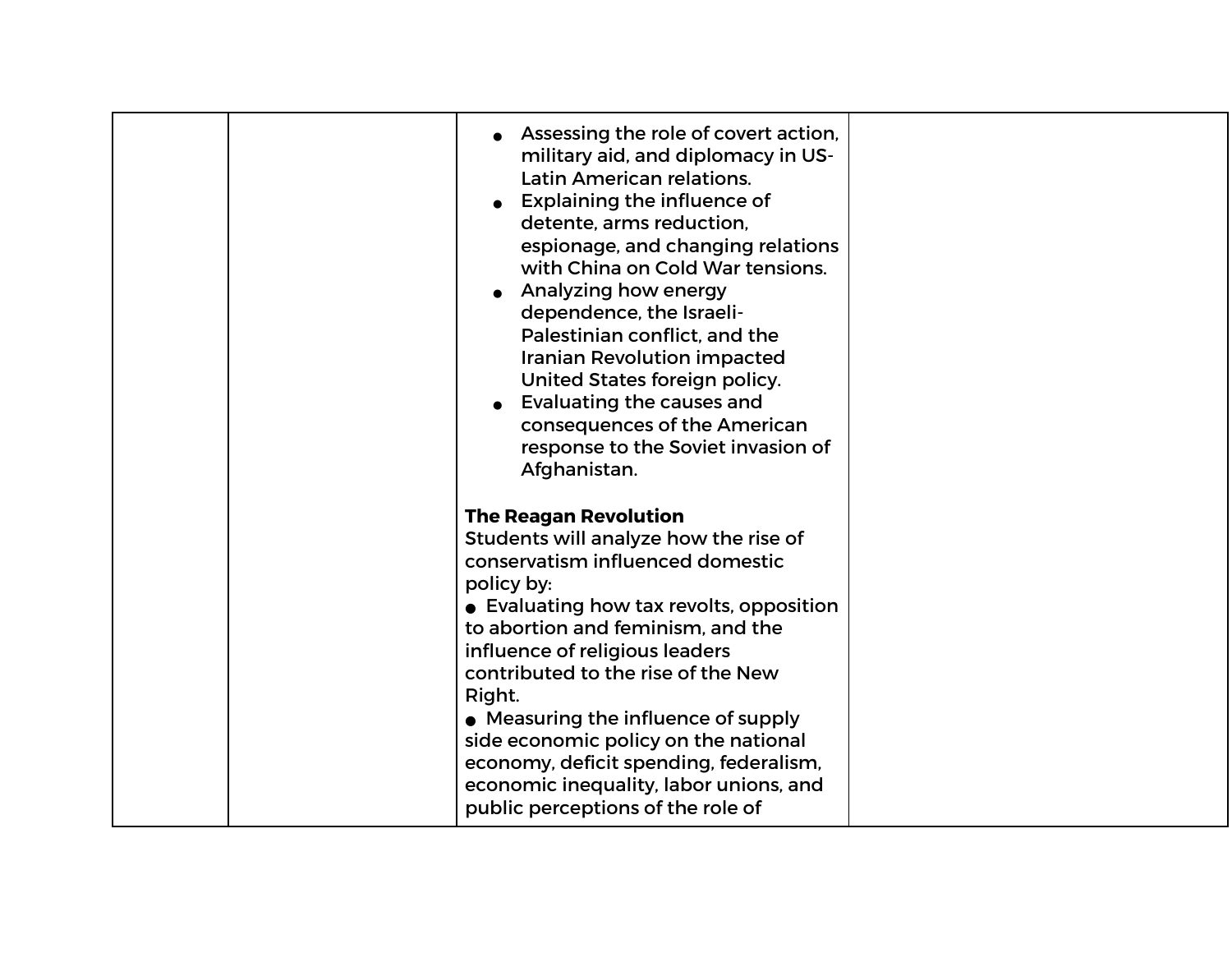| government.<br>• Analyzing the origins and impact of<br>the "War on Drugs" on policing and mass<br>incarceration.<br>• Evaluating the short and long-term<br>impacts of the passage of the American<br>with Disabilities Act of 1990.<br>The End of the Cold War<br>Students will evaluate how the end of<br>the Cold War altered the course of<br>American foreign policy by:<br>• Evaluating the relationship<br>among American intervention in<br>El Salvador, Nicaragua, and<br><b>Guatemala on the Iran-Contra</b><br>Investigation.<br><b>Assessing how American</b><br>diplomacy, treaties, and<br>leadership contributed to the end<br>of the Cold War.<br>Explaining the causes and |  |
|----------------------------------------------------------------------------------------------------------------------------------------------------------------------------------------------------------------------------------------------------------------------------------------------------------------------------------------------------------------------------------------------------------------------------------------------------------------------------------------------------------------------------------------------------------------------------------------------------------------------------------------------------------------------------------------------|--|
| consequences of the American<br>response to the Iraqi invasion of<br>Kuwait.<br>Determining how the end of the<br>Cold War changed the goals,<br>frequency, and purpose of<br>American foreign policy<br>interventions.                                                                                                                                                                                                                                                                                                                                                                                                                                                                      |  |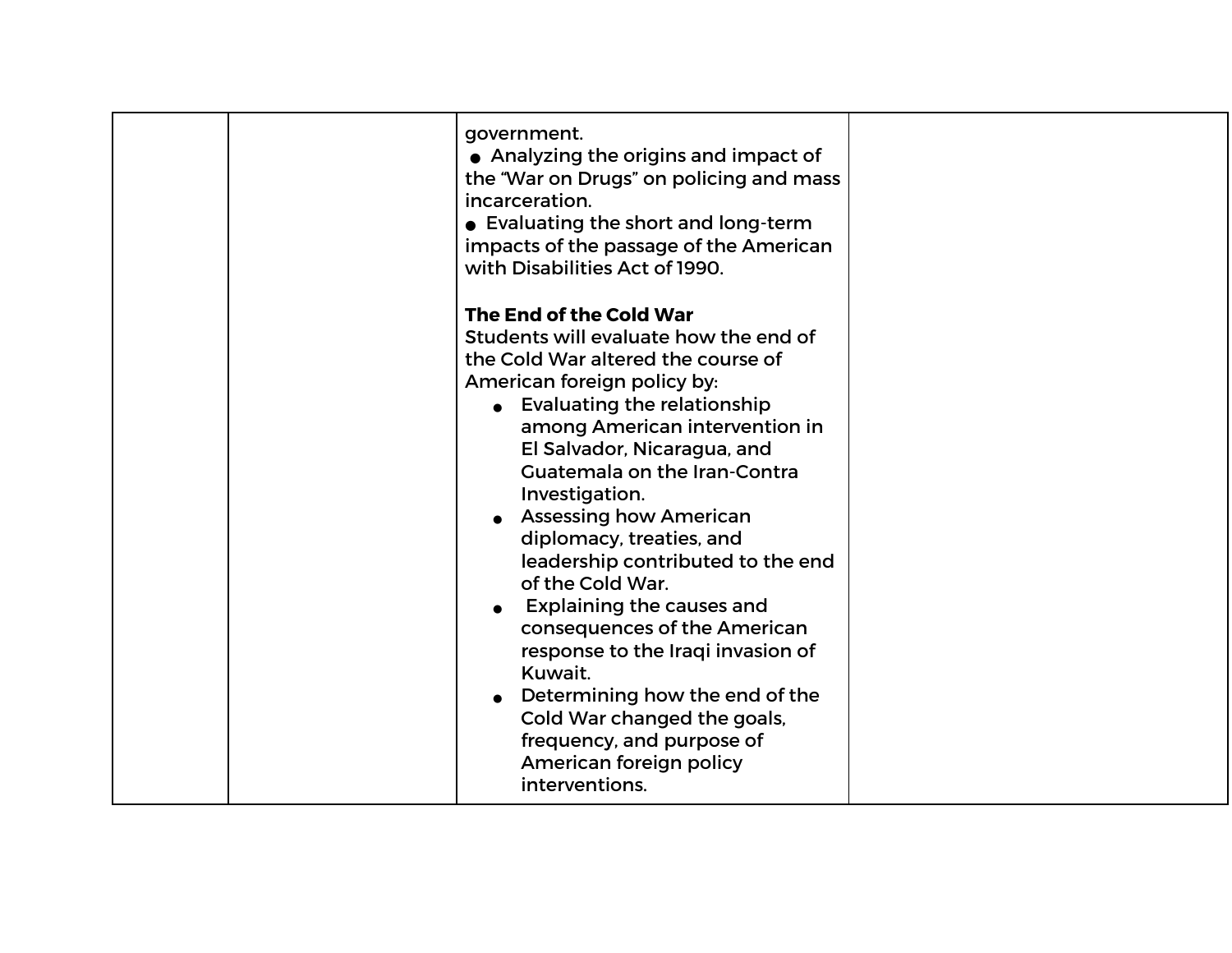| 10 | Unit 11: The Modern<br>Era | <b>Globalization</b><br>Students will evaluate economic<br>changes associated with globalization<br>by:<br>Evaluating the impact of free<br>trade agreements, deregulation of<br>financial markets, and the<br>computer revolution in the<br>economic surge of the 1990s.<br>Assessing how income disparities,<br>wage stagnation, outsourcing,<br>robotic automation, and the rise<br>of a service-based economy<br>impact American workers.<br>Analyzing how advancements in<br>communication technologies and<br>the Internet transformed<br>America's economy, social<br>behavior, and political behavior. | Is globalization good for the United<br>States?<br>How do conflicting perspectives lead<br>to polarization and alter the debates<br>over public policy?<br>How effective has<br>the response of the<br><b>United States been</b><br>to Domestic and<br><b>Foreign Terrorism?</b> |
|----|----------------------------|----------------------------------------------------------------------------------------------------------------------------------------------------------------------------------------------------------------------------------------------------------------------------------------------------------------------------------------------------------------------------------------------------------------------------------------------------------------------------------------------------------------------------------------------------------------------------------------------------------------|----------------------------------------------------------------------------------------------------------------------------------------------------------------------------------------------------------------------------------------------------------------------------------|
|    |                            | <b>Political Polarization</b><br>Students will analyze how political<br>polarization altered the debates over<br>public policy by:<br>$\bullet$ Assessing how the rise of<br>alternative media, religious<br>diversity, demographic changes,<br>residential homogeneity, the<br>increasing role of money in<br>politics, and gerrymandering<br>increased political polarization in                                                                                                                                                                                                                             |                                                                                                                                                                                                                                                                                  |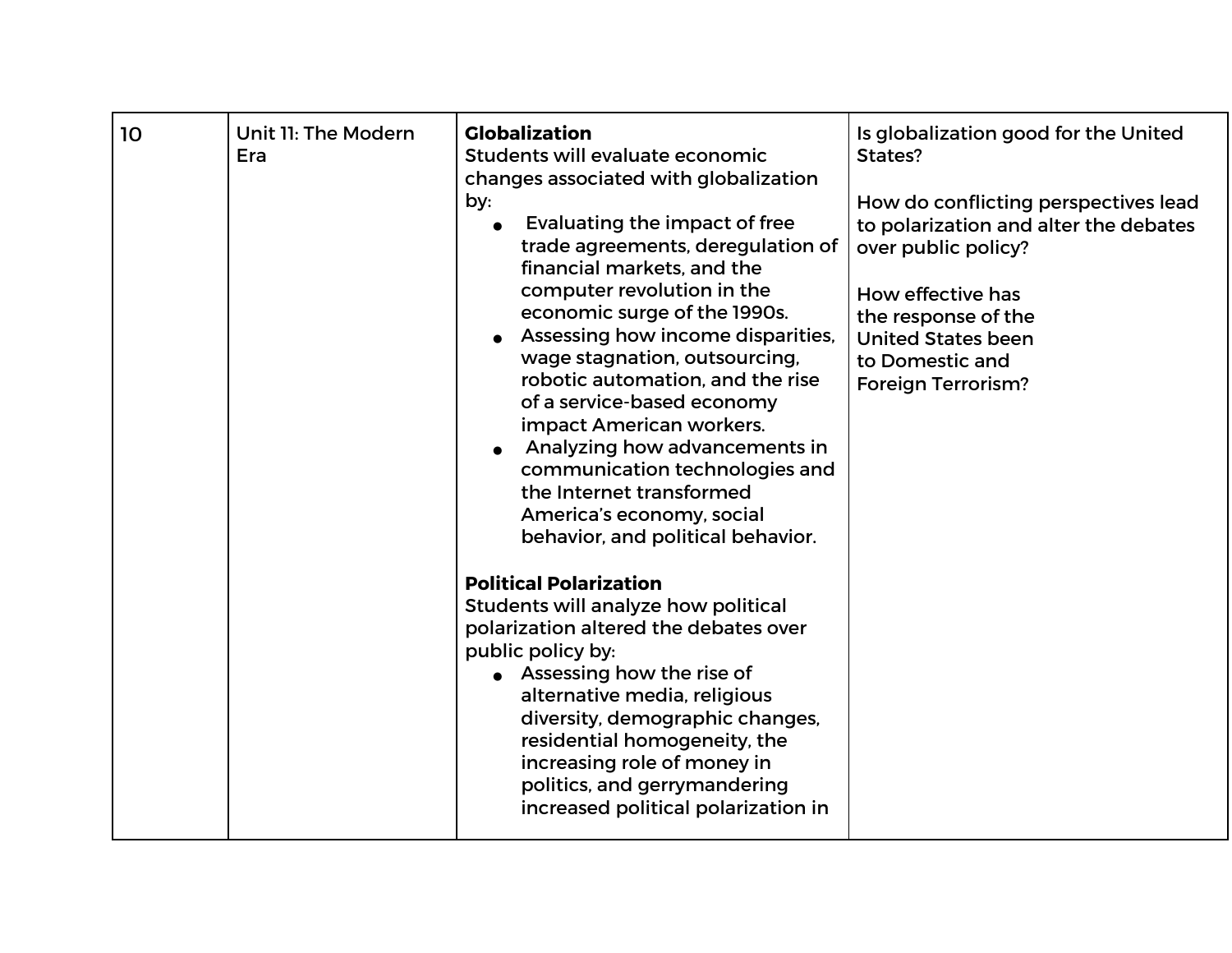|  | the United States.<br><b>Examining American policy on</b><br>global climate change.<br>Evaluating the progress of<br>historically marginalized groups<br>including women, African<br>Americans, Muslim Americans,<br>and immigrants.<br>Assessing the significant turning<br>points and leaders in the fight for<br>LGBTQ+ rights from the 1970s<br>through the decision in Obergefell<br>v. Hodges (2015) and beyond.<br>Examining the impact of the<br>attack at Columbine High School<br>and the decision in District of<br>Columbia v. Heller (2008) on the<br>ongoing debate over the 2nd<br>Amendment.<br>Assessing the impact of the<br><b>Supreme Court decisions on</b><br>balancing the level of government<br>intervention: abortion - Planned<br>Parenthood v. Casey (1992),<br>federalism - U.S. v. Lopez (1995),<br>and political speech - Citizens<br><b>United v. FEC (2010).</b> |  |
|--|---------------------------------------------------------------------------------------------------------------------------------------------------------------------------------------------------------------------------------------------------------------------------------------------------------------------------------------------------------------------------------------------------------------------------------------------------------------------------------------------------------------------------------------------------------------------------------------------------------------------------------------------------------------------------------------------------------------------------------------------------------------------------------------------------------------------------------------------------------------------------------------------------|--|
|  | <b>Evaluating the impact of</b><br>increasing political polarization<br>on the Welfare Reform Act of<br>1996, the impeachment and trial                                                                                                                                                                                                                                                                                                                                                                                                                                                                                                                                                                                                                                                                                                                                                           |  |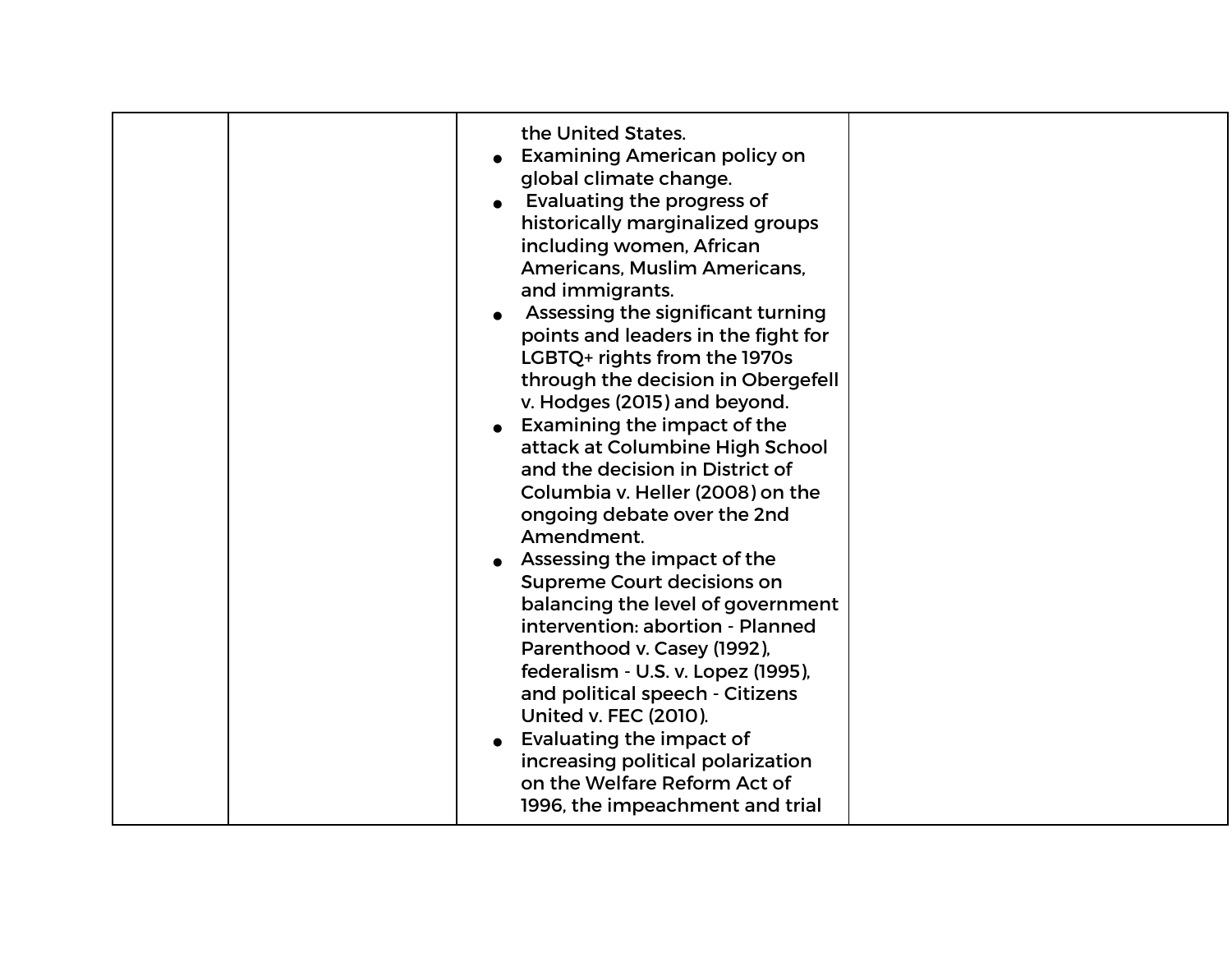|  | of President Bill Clinton, and the<br>2000 presidential election.<br>Tracing efforts to develop a<br>comprehensive immigration<br>policy from the administrations of<br>President Reagan, President<br>George W. Bush, President<br>Obama, and President Trump.<br>Assessing the domestic and<br>foreign policy effectiveness of the<br>War on Drugs and its impact on<br>debates over legalization,<br>decriminalization, and prison<br>reform. |  |
|--|--------------------------------------------------------------------------------------------------------------------------------------------------------------------------------------------------------------------------------------------------------------------------------------------------------------------------------------------------------------------------------------------------------------------------------------------------|--|
|  | <b>Domestic and Foreign Terrorism</b>                                                                                                                                                                                                                                                                                                                                                                                                            |  |
|  | Students will evaluate the political,                                                                                                                                                                                                                                                                                                                                                                                                            |  |
|  | social, and economic impacts of                                                                                                                                                                                                                                                                                                                                                                                                                  |  |
|  | domestic and foreign terrorism on the                                                                                                                                                                                                                                                                                                                                                                                                            |  |
|  | <b>United States by:</b>                                                                                                                                                                                                                                                                                                                                                                                                                         |  |
|  | Identifying the motivations for,                                                                                                                                                                                                                                                                                                                                                                                                                 |  |
|  | and assessing the federal                                                                                                                                                                                                                                                                                                                                                                                                                        |  |
|  | response to, instances of domestic                                                                                                                                                                                                                                                                                                                                                                                                               |  |
|  | terrorism.                                                                                                                                                                                                                                                                                                                                                                                                                                       |  |
|  | Tracing the origins, motivations,                                                                                                                                                                                                                                                                                                                                                                                                                |  |
|  | and instances of non-state aligned                                                                                                                                                                                                                                                                                                                                                                                                               |  |
|  | terrorism directed at the United<br>States.                                                                                                                                                                                                                                                                                                                                                                                                      |  |
|  | <b>Evaluating how governmental</b>                                                                                                                                                                                                                                                                                                                                                                                                               |  |
|  | reactions to attacks of September                                                                                                                                                                                                                                                                                                                                                                                                                |  |
|  | 11, 2001 challenged the balance                                                                                                                                                                                                                                                                                                                                                                                                                  |  |
|  |                                                                                                                                                                                                                                                                                                                                                                                                                                                  |  |